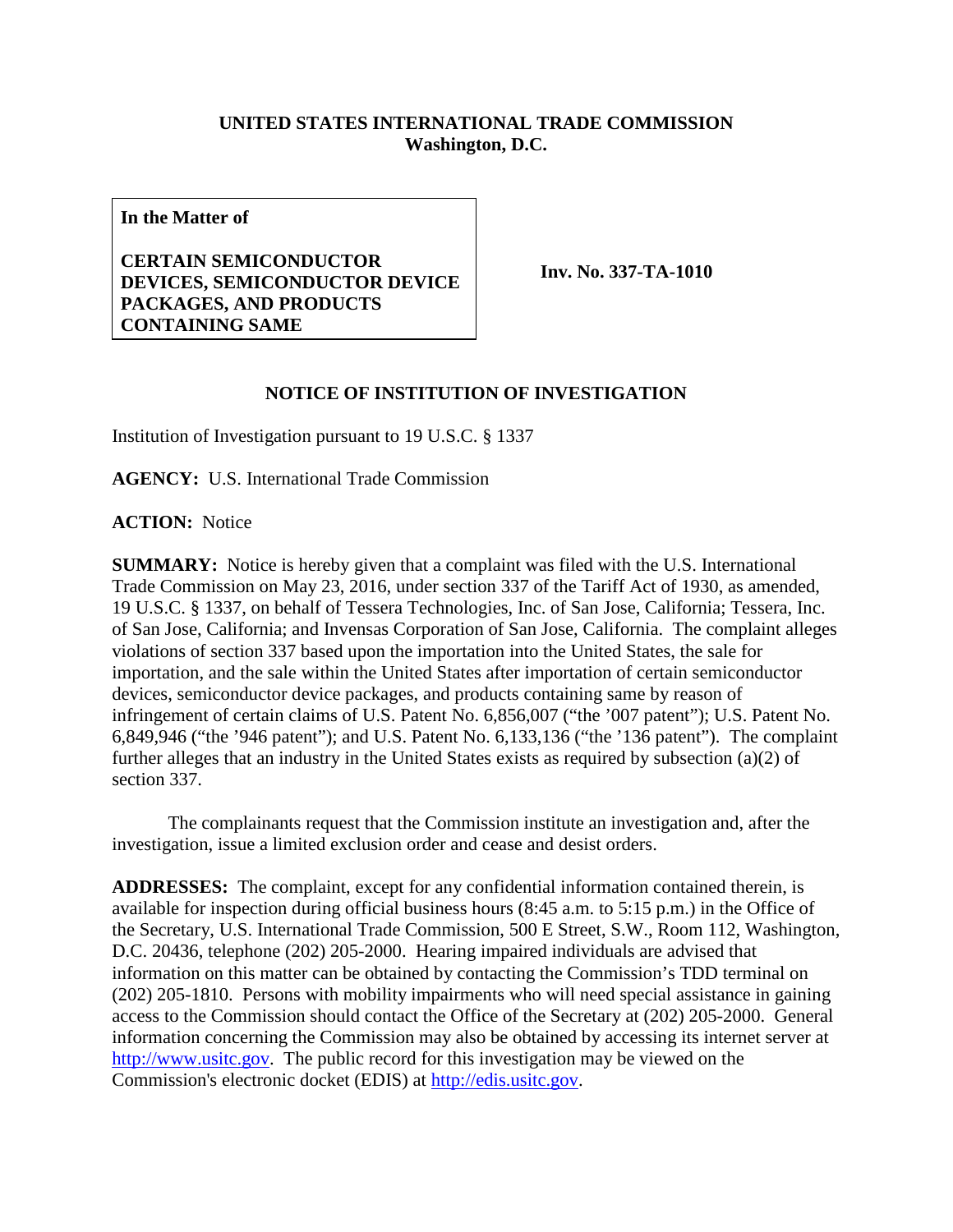**FOR FURTHER INFORMATION CONTACT:** The Office of the Secretary, Docket Services Division, U.S. International Trade Commission, telephone (202) 205-1802.

**AUTHORITY:** The authority for institution of this investigation is contained in section 337 of the Tariff Act of 1930, as amended, and in section 210.10 of the Commission's Rules of Practice and Procedure, 19 C.F.R. § 210.10 (2015).

**SCOPE OF INVESTIGATION:** Having considered the complaint, the U.S. International Trade Commission, on June 20, 2016, **ORDERED THAT** –

(1) Pursuant to subsection (b) of section 337 of the Tariff Act of 1930, as amended, an investigation be instituted to determine whether there is a violation of subsection (a)(1)(B) of section 337 in the importation into the United States, the sale for importation, or the sale within the United States after importation of certain semiconductor devices, semiconductor device packages, and products containing same by reason of infringement of one or more of claims 13, 16, and 18 of the '007 patent; claims 16-20 and 22 of the '946 patent; and claims 1-3, 5, 6, 11- 16, 24-27, 29, 30 and 33-35 of the '136 patent, and whether an industry in the United States exists as required by subsection (a)(2) of section 337;

(2) For the purpose of the investigation so instituted, the following are hereby named as parties upon which this notice of investigation shall be served:

(a) The complainants are:

Tessera Technologies, Inc. 3025 Orchard Parkway San Jose, CA 95134

Tessera, Inc. 3025 Orchard Parkway San Jose, CA 95134

Invensas Corporation 3025 Orchard Parkway San Jose, CA 95134

(b) The respondents are the following entities alleged to be in violation of section 337, and are the parties upon which the complaint is to be served:

> Broadcom Limited 1 Yishun Avenue 7 Singapore 768923

Broadcom Corporation 5300 California Ave. Irvine, CA 92617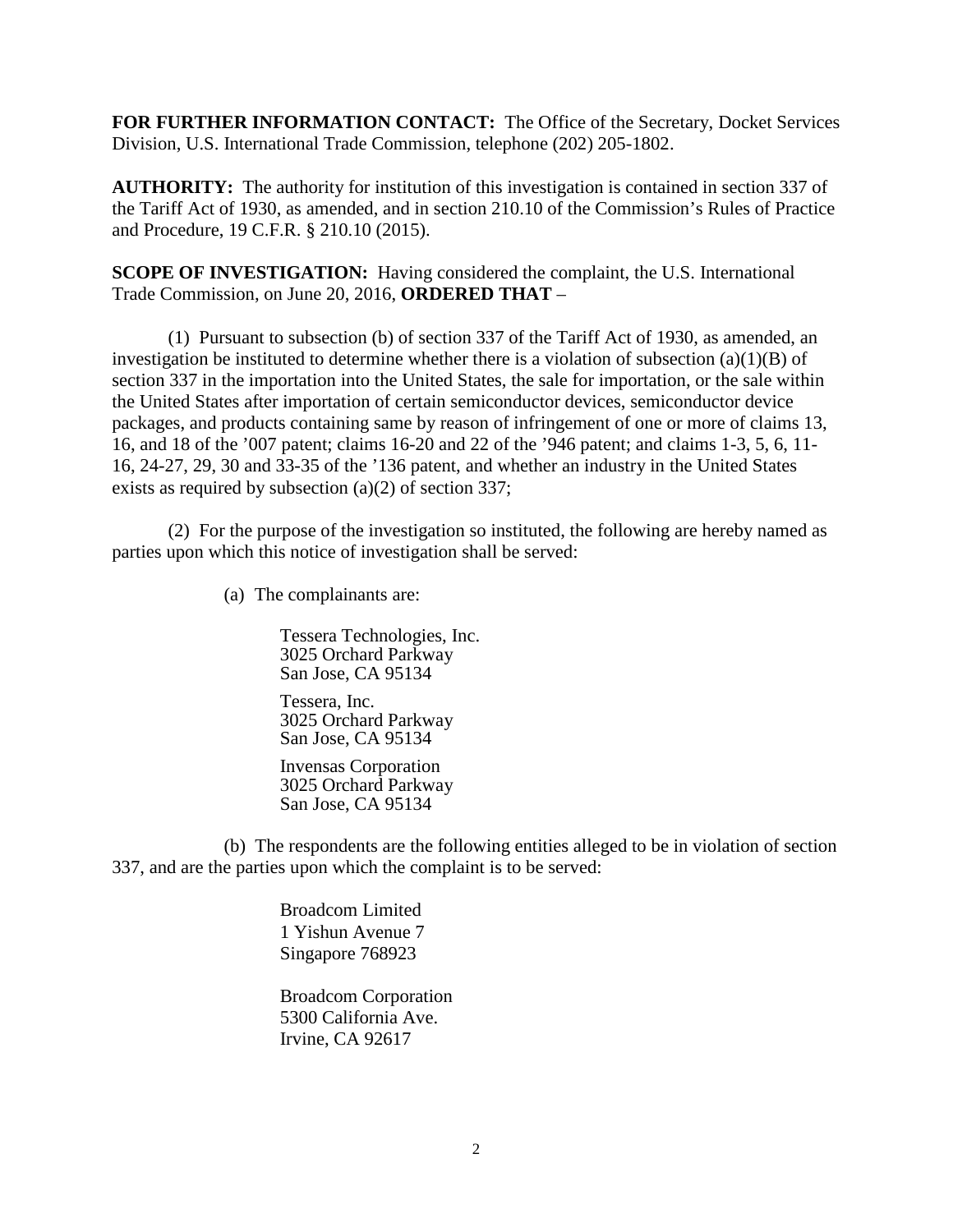Avago Technologies Limited 1 Yishun Avenue 7 Singapore 768923

Avago Technologies U.S. Inc. 1320 Ridder Park Drive San Jose, CA 95131

Arista Networks, Inc. 5453 Great America Parkway Santa Clara, CA 95054

ARRIS International plc 3871 Lakefield Drive Suwanee, GA 30024

ARRIS Group, Inc. 3871 Lakefield Drive Suwanee, GA 30024

ARRIS Technology, Inc. 101 Tournament Drive Horsham, PA 19044

ARRIS Enterprises LLC 3871 Lakefield Drive Suwanee, GA 30024

ARRIS Solutions, Inc. 3871 Lakefield Drive Suwanee, GA 30024

Pace Ltd. Victoria Road, Saltaire West Yorkshire BD18 3LF England

Pace Americas, LLC 3701 FAU Boulevard, Suite 200 Boca Raton, FL 33431

Pace USA, LLC 3701 FAU Boulevard, Suite 200 Boca Raton, FL 33431

ASUSTeK Computer Inc. No. 15, Li-Te Road, Peitou, Taipei Taiwan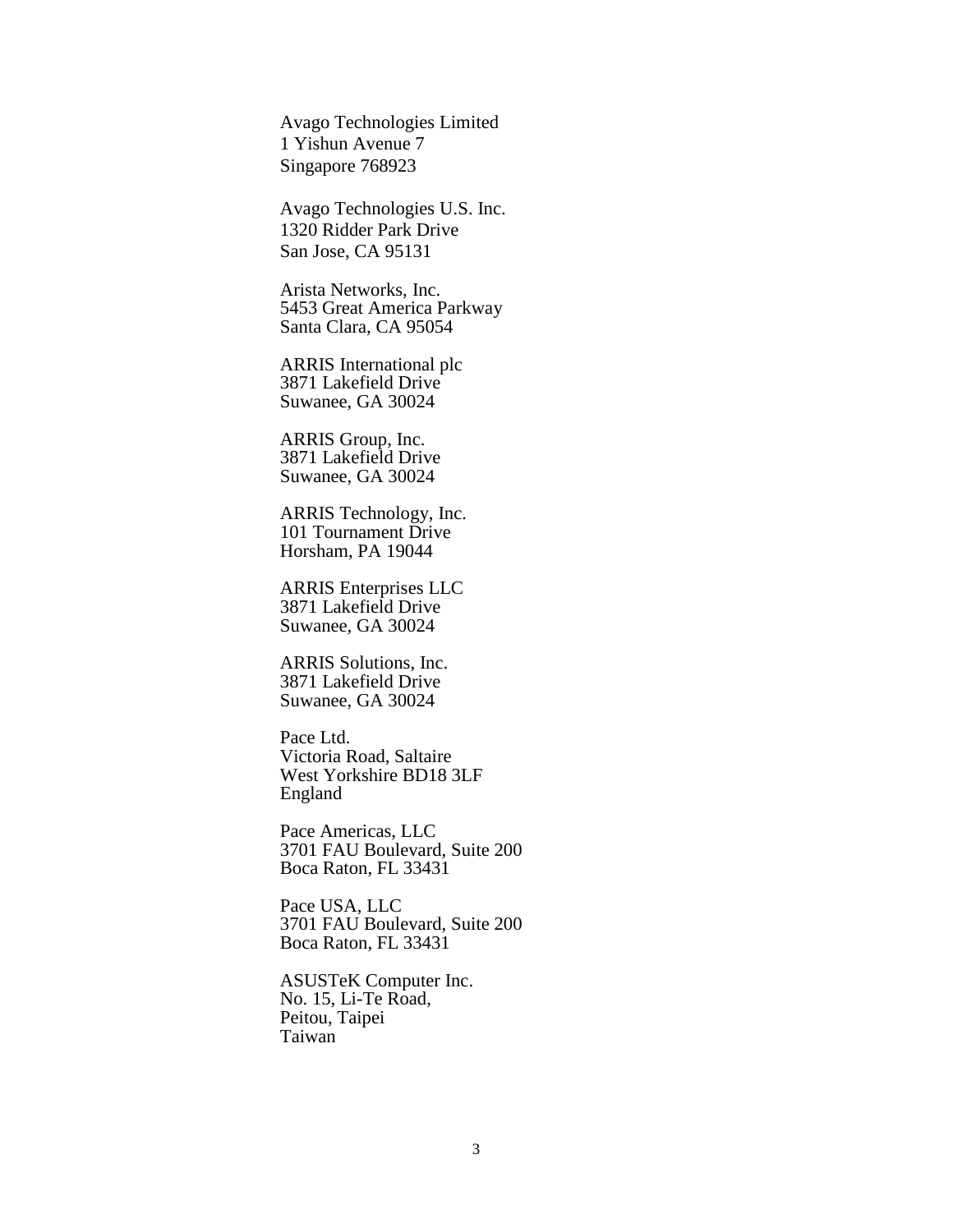ASUS Computer International 800 Corporate Way Fremont, CA 94539

Comcast Cable Communications, LLC 1500 Market Street Philadelphia, PA 19102

Comcast Cable Communications Management, LLC 1701 John F Kennedy Blvd Philadelphia, PA, 19103

Comcast Business Communications, LLC 1701 John F Kennedy Blvd Philadelphia, PA, 19103

HTC Corporation 23 Xinghau Road Taoyuan, 330 Taiwan

HTC America, Inc. 13920 SE Eastgate Way, Suite 200 Bellevue, WA 98005

NETGEAR, Inc. 350 East Plumeria Drive San Jose, CA 95134

Technicolor S.A. 1-5, rue Jeanne d'Arc 92130 Issy-Les-Moulineaux France

Technicolor USA, Inc. 101 West 103rd Street Indianapolis, IN 46290

Technicolor Connected Home USA LLC 101 West 103rd Street Indianapolis, IN 46290

(3) For the investigation so instituted, the Chief Administrative Law Judge, U.S. International Trade Commission, shall designate the presiding Administrative Law Judge.

The Office of Unfair Import Investigations will not be a party to this investigation.

Responses to the complaint and the notice of investigation must be submitted by the named respondents in accordance with section 210.13 of the Commission's Rules of Practice and Procedure, 19 C.F.R. § 210.13. Pursuant to 19 C.F.R. §§ 201.16(e) and 210.13(a), such responses will be considered by the Commission if received not later than 20 days after the date of service by the Commission of the complaint and the notice of investigation. Extensions of